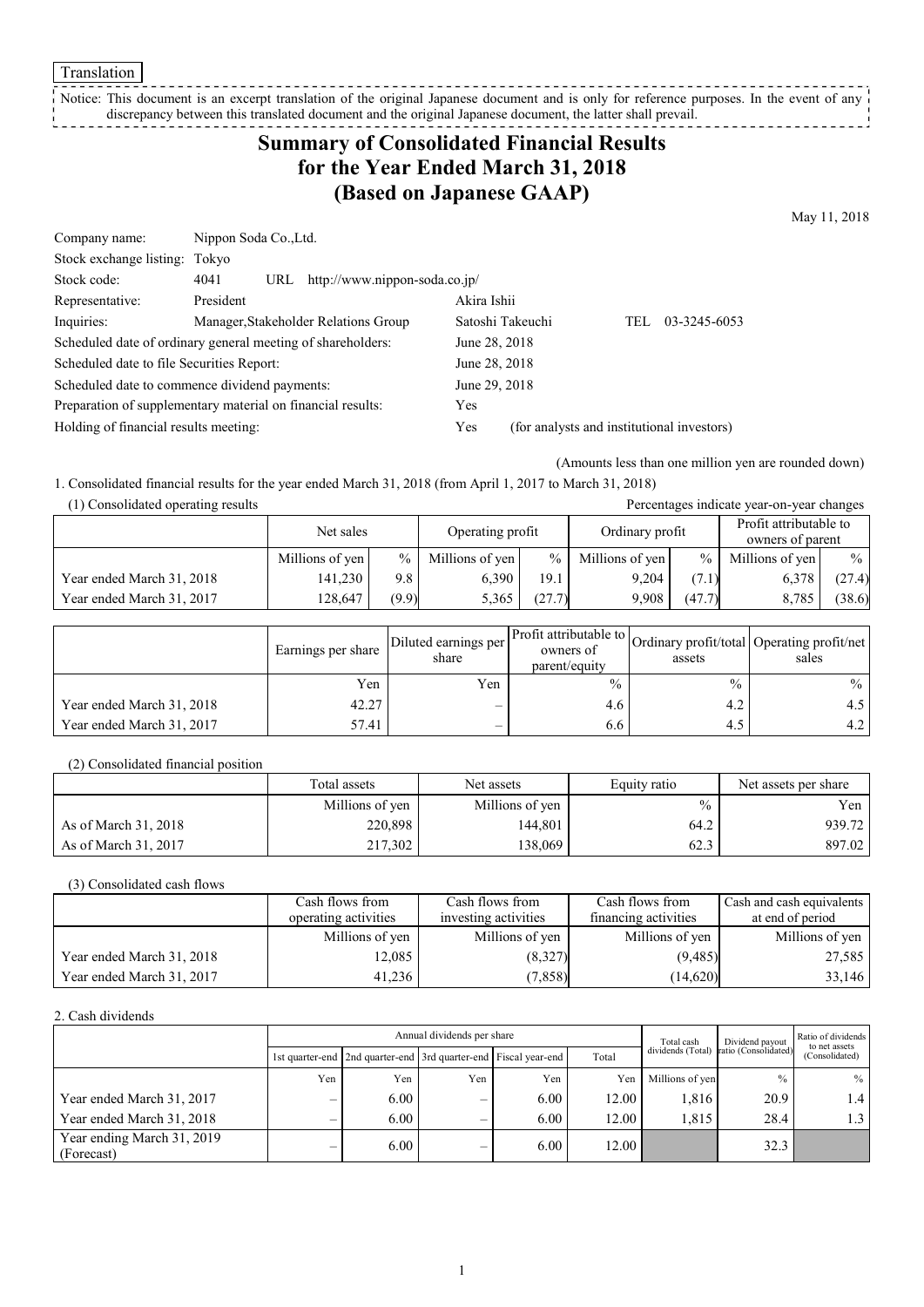3. Forecast of consolidated financial results for the year ending March 31, 2019 (from April 1, 2018 to March 31, 2019)

|                                         |                 |       |                     |        |                     |        |                                            |               | Percentages indicate year-on-year changes |
|-----------------------------------------|-----------------|-------|---------------------|--------|---------------------|--------|--------------------------------------------|---------------|-------------------------------------------|
|                                         | Net sales       |       | Operating profit    |        | Ordinary profit     |        | Profit attributable to<br>owners of parent |               | Earnings per share                        |
|                                         | Millions of yen |       | $%$ Millions of yen |        | $%$ Millions of yen |        | $%$ Millions of yen                        | $\frac{0}{0}$ | Yen                                       |
| Six months ending<br>September 30, 2018 | 63,000          | (1.0) | .200                | (46.5) | 2,600               | (33.1) | 1,700                                      | (34.2)        | 11.27                                     |
| Full year                               | 144,000         | 2.0   | 5,000               | (21.8) | 7,700               | (16.3) | 5,600                                      | (12.2)        | 37.11                                     |

No

4. Notes

(1) Changes in significant subsidiaries during the year ended March 31, 2018

(changes in specified subsidiaries resulting in the change in scope of consolidation):

| (2) Changes in accounting policies, changes in accounting estimates, and restatement of prior period financial statements |     |
|---------------------------------------------------------------------------------------------------------------------------|-----|
| Changes in accounting policies due to revisions to accounting standards and other regulations:                            | N0  |
| Changes in accounting policies due to other reasons:                                                                      | No  |
| Changes in accounting estimates:                                                                                          | Yes |
| Restatement of prior period financial statements:                                                                         | No  |

(3) Number of issued shares (common shares)

Total number of issued shares at the end of the period (including treasury shares)

| As of March 31, 2018                               |  | 155,636,535 shares   As of March 31, 2017      | 155,636,535 shares |
|----------------------------------------------------|--|------------------------------------------------|--------------------|
| Number of treasury shares at the end of the period |  |                                                |                    |
| As of March 31, 2018                               |  | 4,728,833 shares   As of March 31, 2017        | 4,724,709 shares   |
| Average number of shares during the period         |  |                                                |                    |
| Year ended March 31, 2018                          |  | 150,911,157 shares   Year ended March 31, 2017 | 153,030,544 shares |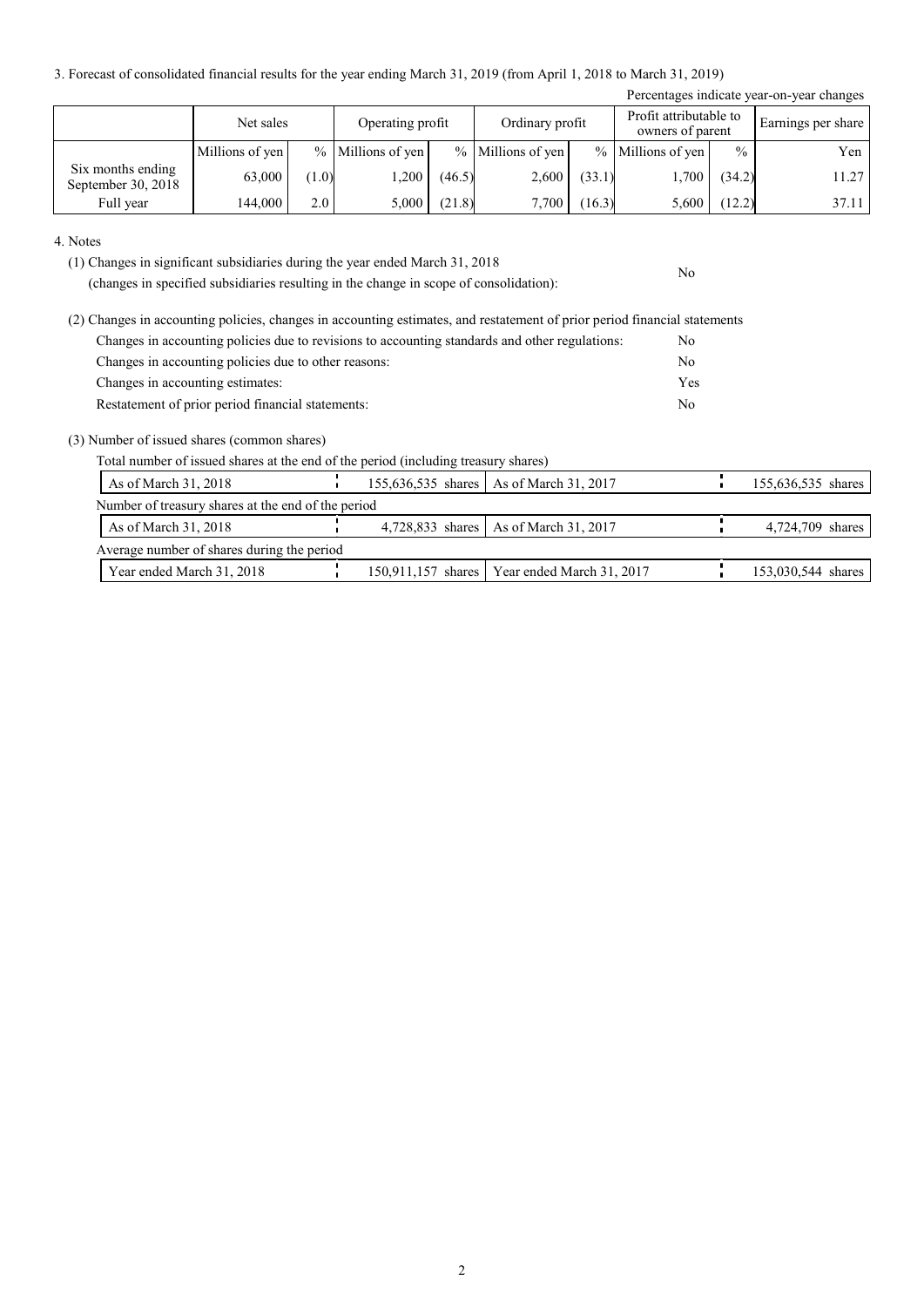# **Consolidated financial statements**

**Consolidated balance sheets**

|                                                     |                      | (Millions of yen)    |
|-----------------------------------------------------|----------------------|----------------------|
|                                                     | As of March 31, 2017 | As of March 31, 2018 |
| Assets                                              |                      |                      |
| Current assets                                      |                      |                      |
| Cash and deposits                                   | 33,171               | 27,612               |
| Notes and accounts receivable - trade               | 38,153               | 44,067               |
| Electronically recorded monetary claims - operating | 2,018                | 2,416                |
| Inventories                                         | 28,484               | 27,623               |
| Deferred tax assets                                 | 1,996                | 1,798                |
| Other                                               | 3,509                | 3,088                |
| Allowance for doubtful accounts                     | (196)                | (217)                |
| Total current assets                                | 107,137              | 106,389              |
| Non-current assets                                  |                      |                      |
| Property, plant and equipment                       |                      |                      |
| Buildings and structures                            | 57,637               | 58,822               |
| Accumulated depreciation                            | (40, 943)            | (41, 964)            |
| Buildings and structures, net                       | 16,694               | 16,858               |
| Machinery, equipment and vehicles                   | 105,107              | 110,405              |
| Accumulated depreciation                            | (86, 823)            | (89, 690)            |
| Machinery, equipment and vehicles, net              | 18,284               | 20,715               |
| Tools, furniture and fixtures                       | 11,094               | 11,205               |
| Accumulated depreciation                            | (9, 483)             | (9, 505)             |
| Tools, furniture and fixtures, net                  | 1,610                | 1,700                |
| Land                                                | 15,338               | 15,266               |
| Construction in progress                            | 2,515                | 1,887                |
| Other                                               | 561                  | 198                  |
| Accumulated depreciation                            | (323)                | (181)                |
| Other, net                                          | 238                  | 16                   |
| Total property, plant and equipment                 | 54,682               | 56,445               |
| Intangible assets                                   |                      |                      |
| Goodwill                                            | 704                  | 469                  |
| Other                                               | 877                  | 924                  |
| Total intangible assets                             | 1,582                | 1,393                |
| Investments and other assets                        |                      |                      |
| Investment securities                               | 41,186               | 43,054               |
| Net defined benefit asset                           | 7,597                | 8,519                |
| Deferred tax assets                                 | 2,469                | 2,544                |
| Other                                               | 2,673                | 2,550                |
| Allowance for doubtful accounts                     | (26)                 | (0)                  |
| Total investments and other assets                  | 53,900               | 56,669               |
| Total non-current assets                            | 110,165              | 114,508              |
| Total assets                                        | 217,302              | 220,898              |
|                                                     |                      |                      |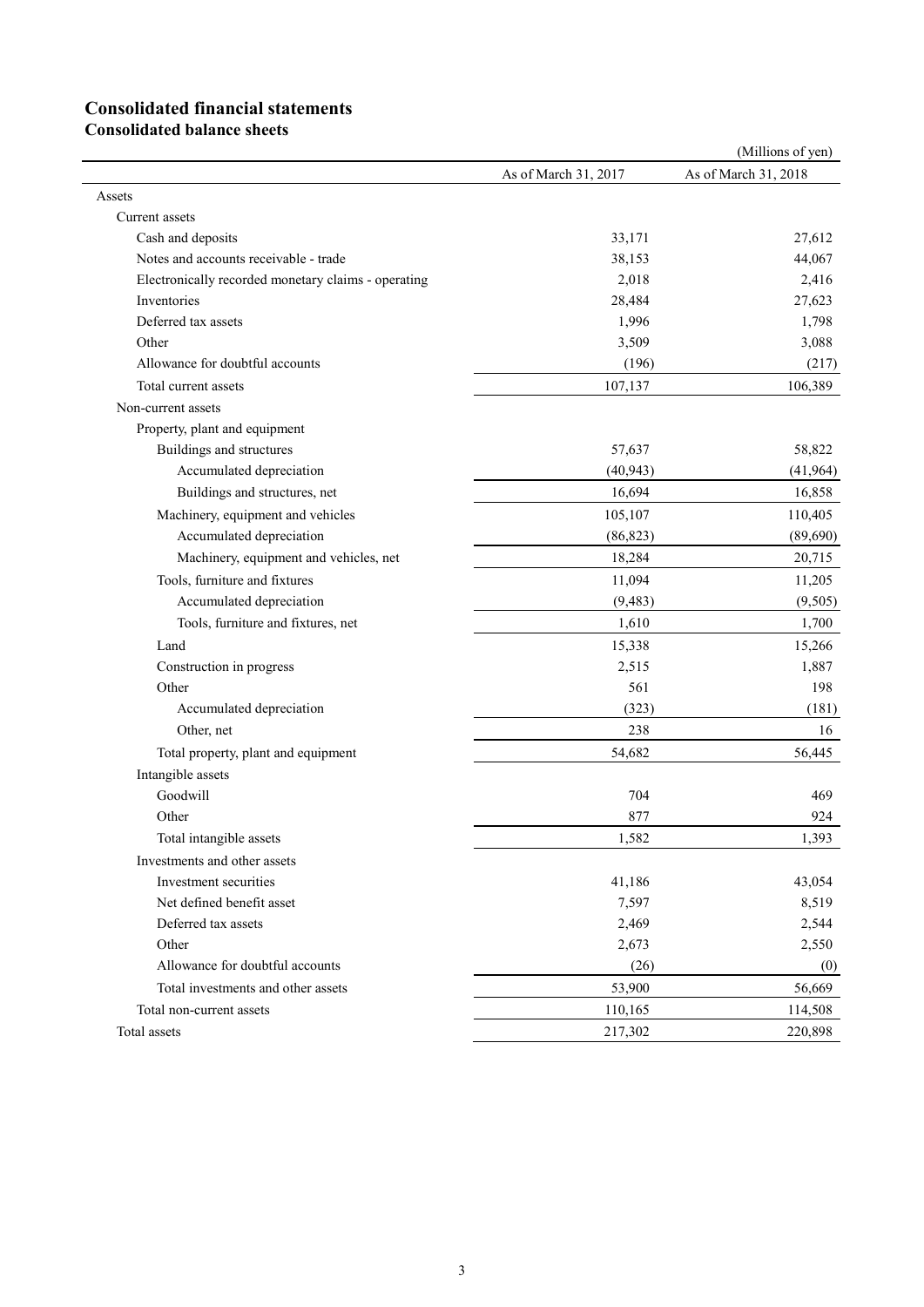|                                                       |                      | (Millions of yen)    |
|-------------------------------------------------------|----------------------|----------------------|
|                                                       | As of March 31, 2017 | As of March 31, 2018 |
| Liabilities                                           |                      |                      |
| Current liabilities                                   |                      |                      |
| Notes and accounts payable - trade                    | 15,445               | 19,032               |
| Electronically recorded obligations - operating       | 1,917                | 2,788                |
| Short-term loans payable                              | 31,634               | 19,073               |
| Income taxes payable                                  | 1,468                | 1,031                |
| Provision for bonuses                                 | 3,017                | 2,766                |
| Other                                                 | 6,847                | 6,223                |
| Total current liabilities                             | 60,330               | 50,916               |
| Non-current liabilities                               |                      |                      |
| Long-term loans payable                               | 7,569                | 12,846               |
| Deferred tax liabilities                              | 4,797                | 6,079                |
| Net defined benefit liability                         | 2,563                | 2,515                |
| Provision for environmental measures                  | 1,119                | 883                  |
| Other                                                 | 2,852                | 2,855                |
| Total non-current liabilities                         | 18,902               | 25,180               |
| <b>Total liabilities</b>                              | 79,232               | 76,096               |
| Net assets                                            |                      |                      |
| Shareholders' equity                                  |                      |                      |
| Capital stock                                         | 29,166               | 29,166               |
| Capital surplus                                       | 29,359               | 29,359               |
| Retained earnings                                     | 71,592               | 76,179               |
| Treasury shares                                       | (2, 232)             | (2, 235)             |
| Total shareholders' equity                            | 127,886              | 132,469              |
| Accumulated other comprehensive income                |                      |                      |
| Valuation difference on available-for-sale securities | 7,083                | 8,614                |
| Deferred gains or losses on hedges                    | (139)                | 7                    |
| Foreign currency translation adjustment               | 616                  | 249                  |
| Remeasurements of defined benefit plans               | (75)                 | 470                  |
| Total accumulated other comprehensive income          | 7,483                | 9,340                |
| Non-controlling interests                             | 2,698                | 2,991                |
| Total net assets                                      | 138,069              | 144,801              |
| Total liabilities and net assets                      | 217,302              | 220,898              |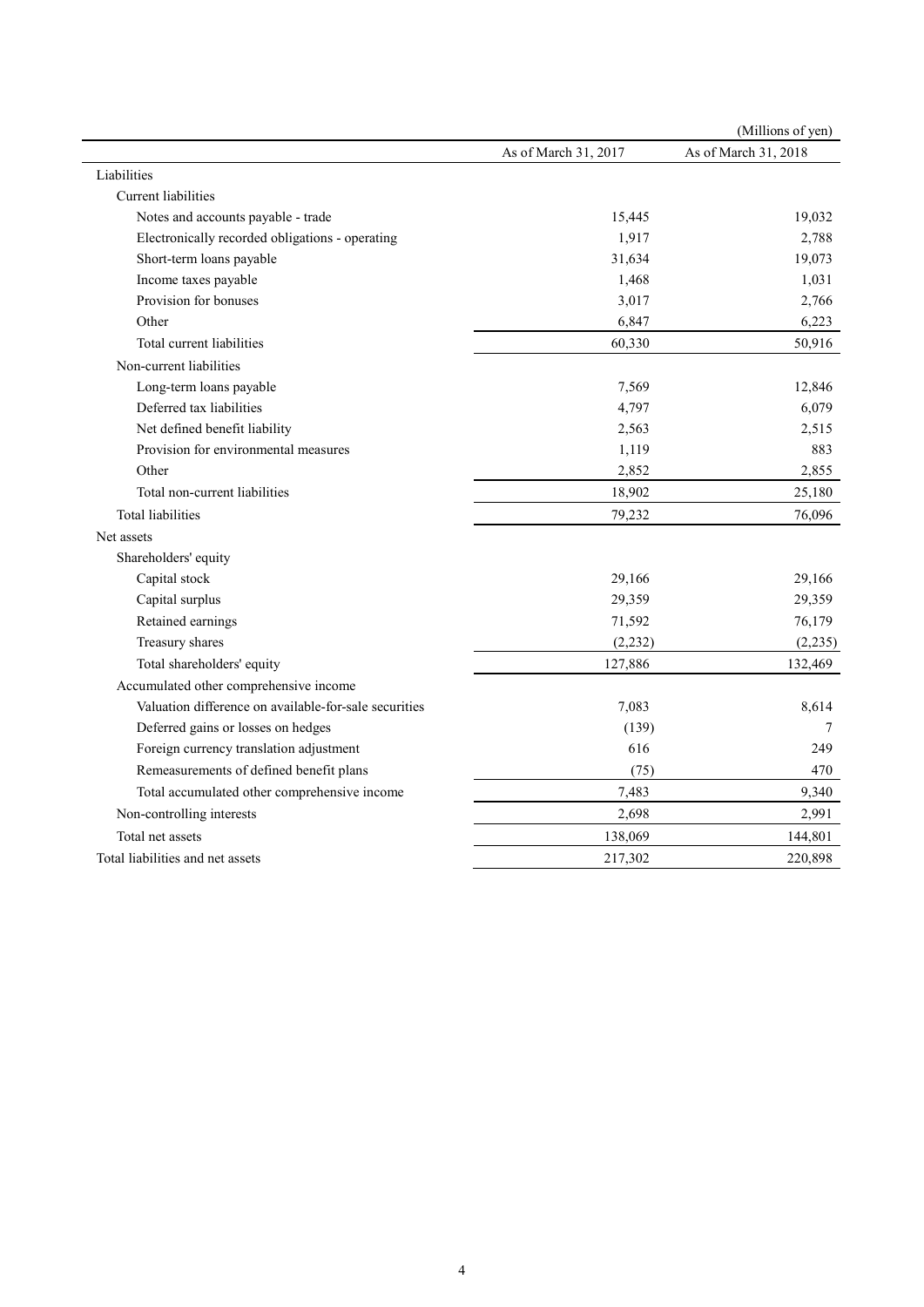### **Consolidated statements of income and consolidated statements of comprehensive income Consolidated statements of income**

|                                                               |                   | (Millions of yen) |
|---------------------------------------------------------------|-------------------|-------------------|
|                                                               | Fiscal year ended | Fiscal year ended |
|                                                               | March 31, 2017    | March 31, 2018    |
| Net sales                                                     | 128,647           | 141,230           |
| Cost of sales                                                 | 94,755            | 104,758           |
| Gross profit                                                  | 33,892            | 36,471            |
| Selling, general and administrative expenses                  | 28,526            | 30,080            |
| Operating profit                                              | 5,365             | 6,390             |
| Non-operating income                                          |                   |                   |
| Interest income                                               | 11                | 17                |
| Dividend income                                               | 509               | 898               |
| Share of profit of entities accounted for using equity method | 4,898             | 2,239             |
| Other                                                         | 1,314             | 893               |
| Total non-operating income                                    | 6,733             | 4,048             |
| Non-operating expenses                                        |                   |                   |
| Interest expenses                                             | 403               | 344               |
| Provision for environmental measures                          | 924               |                   |
| Other                                                         | 862               | 889               |
| Total non-operating expenses                                  | 2,190             | 1,234             |
| Ordinary profit                                               | 9,908             | 9,204             |
| Extraordinary income                                          |                   |                   |
| Gain on change in equity                                      | 907               |                   |
| Gain on sales of investment securities                        | 261               | 33                |
| Gain on sales of non-current assets                           |                   | 28                |
| Other                                                         |                   | 1                 |
| Total extraordinary income                                    | 1,169             | 63                |
| <b>Extraordinary</b> losses                                   |                   |                   |
| Loss on abandonment of non-current assets                     | 537               | 556               |
| Loss on sales of investment securities                        |                   | 74                |
| Other                                                         | 33                | 24                |
| Total extraordinary losses                                    | 571               | 656               |
| Profit before income taxes                                    | 10,506            | 8,611             |
| Income taxes - current                                        | 3,428             | 1,562             |
| Income taxes - deferred                                       | (1, 835)          | 429               |
| Total income taxes                                            | 1,592             | 1,992             |
| Profit                                                        | 8,913             | 6,619             |
| Profit attributable to non-controlling interests              | 128               | 240               |
| Profit attributable to owners of parent                       | 8,785             | 6,378             |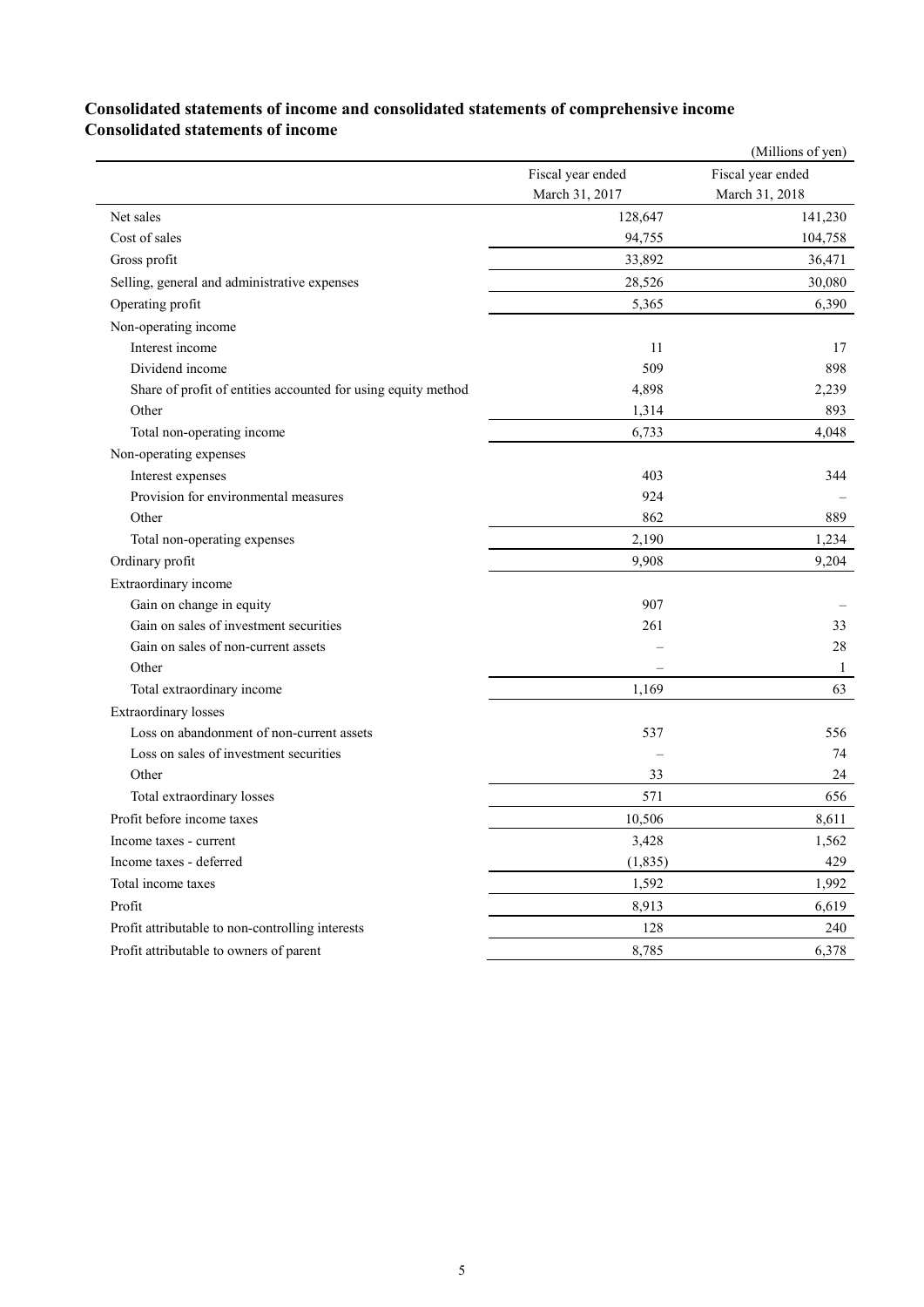## **Consolidated statements of comprehensive income**

|                                                           |                   | (Millions of yen) |  |
|-----------------------------------------------------------|-------------------|-------------------|--|
|                                                           | Fiscal year ended | Fiscal year ended |  |
|                                                           | March 31, 2017    | March 31, 2018    |  |
| Profit                                                    | 8,913             | 6,619             |  |
| Other comprehensive income                                |                   |                   |  |
| Valuation difference on available-for-sale securities     | 2,550             | 1,582             |  |
| Deferred gains or losses on hedges                        | (17)              | 203               |  |
| Foreign currency translation adjustment                   | (191)             | 382               |  |
| Remeasurements of defined benefit plans, net of tax       | 106               | 555               |  |
| Share of other comprehensive income of entities accounted | (535)             | (799)             |  |
| for using equity method                                   |                   |                   |  |
| Total other comprehensive income                          | 1,912             | 1,924             |  |
| Comprehensive income                                      | 10,825            | 8,544             |  |
| Comprehensive income attributable to                      |                   |                   |  |
| Comprehensive income attributable to owners of parent     | 10,596            | 8,235             |  |
| Comprehensive income attributable to non-controlling      | 229               | 308               |  |
| interests                                                 |                   |                   |  |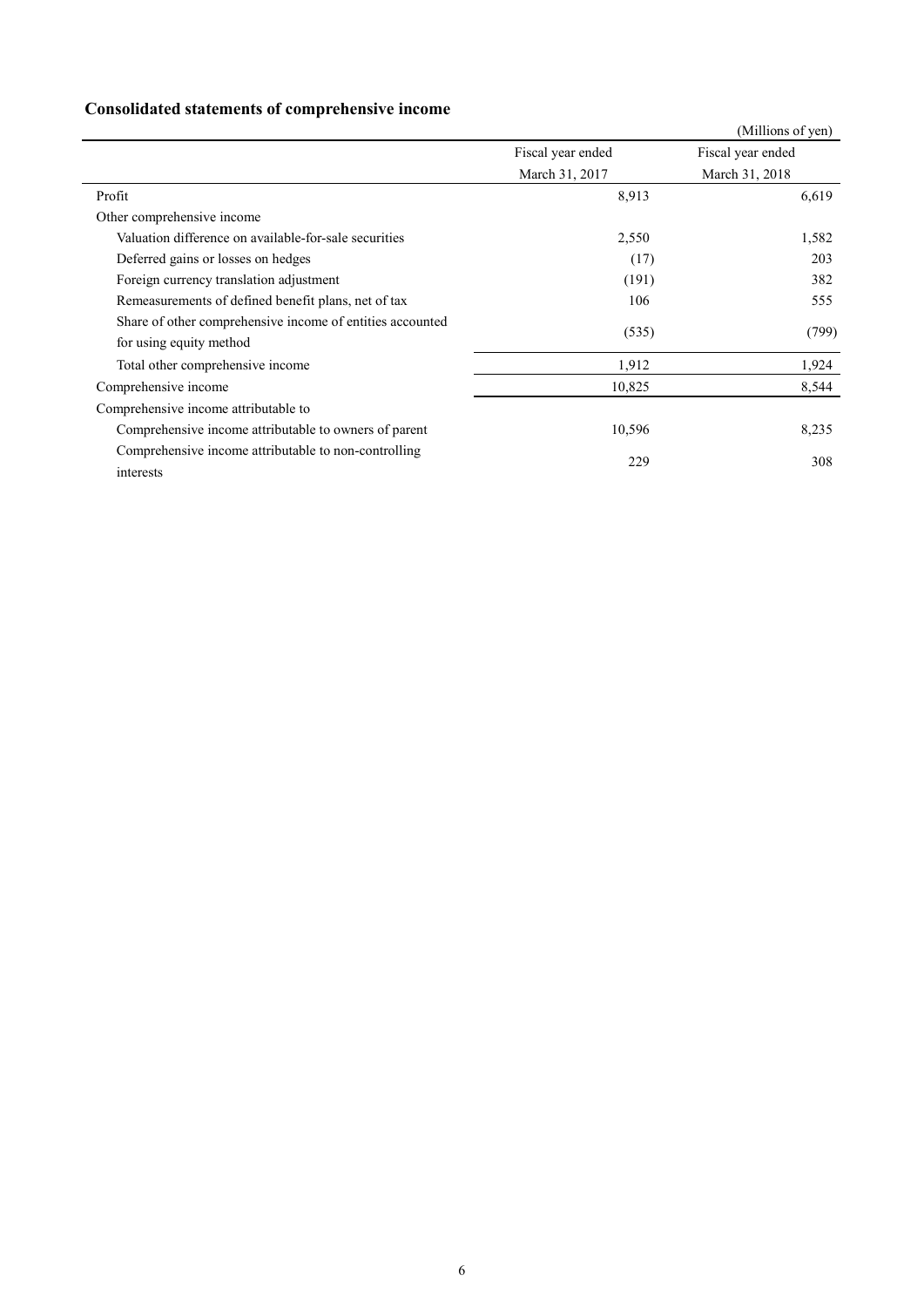## **Consolidated statements of changes in equity**

Fiscal year ended March 31, 2017

(Millions of yen)

|                                                         | Shareholders' equity |                 |                   |                 |                               |  |
|---------------------------------------------------------|----------------------|-----------------|-------------------|-----------------|-------------------------------|--|
|                                                         | Capital stock        | Capital surplus | Retained earnings | Treasury shares | Total shareholders'<br>equity |  |
| Balance at beginning of current<br>period               | 29,166               | 29,359          | 64,806            | (20)            | 123,311                       |  |
| Cumulative effects of changes in<br>accounting policies |                      |                 | $\mathbf{0}$      |                 | $\theta$                      |  |
| <b>Restated balance</b>                                 | 29,166               | 29,359          | 64,806            | (20)            | 123,311                       |  |
| Changes of items during period                          |                      |                 |                   |                 |                               |  |
| Dividends of surplus                                    |                      |                 | (1,998)           |                 | (1,998)                       |  |
| Profit attributable to owners of<br>parent              |                      |                 | 8,785             |                 | 8,785                         |  |
| Purchase of treasury shares                             |                      |                 |                   | (2,211)         | (2,211)                       |  |
| Net changes of items other<br>than shareholders' equity |                      |                 |                   |                 |                               |  |
| Total changes of items during<br>period                 | -                    | -               | 6,786             | (2,211)         | 4,575                         |  |
| Balance at end of current period                        | 29,166               | 29,359          | 71,592            | (2, 232)        | 127,886                       |  |

|                                                         | Accumulated other comprehensive income                          |                                          |                                                  |                                               |                                                          |                              |                  |
|---------------------------------------------------------|-----------------------------------------------------------------|------------------------------------------|--------------------------------------------------|-----------------------------------------------|----------------------------------------------------------|------------------------------|------------------|
|                                                         | Valuation<br>difference on<br>available-for-<br>sale securities | Deferred gains<br>or losses on<br>hedges | Foreign<br>currency<br>translation<br>adjustment | Remeasurements<br>of defined<br>benefit plans | Total<br>accumulated<br>other<br>comprehensive<br>income | Non-controlling<br>interests | Total net assets |
| Balance at beginning of current<br>period               | 4,605                                                           | (166)                                    | 1,525                                            | (291)                                         | 5,672                                                    | 2,505                        | 131,489          |
| Cumulative effects of changes in<br>accounting policies |                                                                 |                                          |                                                  |                                               |                                                          |                              | $\theta$         |
| <b>Restated balance</b>                                 | 4,605                                                           | (166)                                    | 1,525                                            | (291)                                         | 5,672                                                    | 2,505                        | 131,490          |
| Changes of items during period                          |                                                                 |                                          |                                                  |                                               |                                                          |                              |                  |
| Dividends of surplus                                    |                                                                 |                                          |                                                  |                                               |                                                          |                              | (1,998)          |
| Profit attributable to owners of<br>parent              |                                                                 |                                          |                                                  |                                               |                                                          |                              | 8,785            |
| Purchase of treasury shares                             |                                                                 |                                          |                                                  |                                               |                                                          |                              | (2,211)          |
| Net changes of items other<br>than shareholders' equity | 2,478                                                           | 27                                       | (909)                                            | 215                                           | 1,811                                                    | 193                          | 2,004            |
| Total changes of items during<br>period                 | 2,478                                                           | 27                                       | (909)                                            | 215                                           | 1,811                                                    | 193                          | 6,579            |
| Balance at end of current period                        | 7,083                                                           | (139)                                    | 616                                              | (75)                                          | 7,483                                                    | 2,698                        | 138,069          |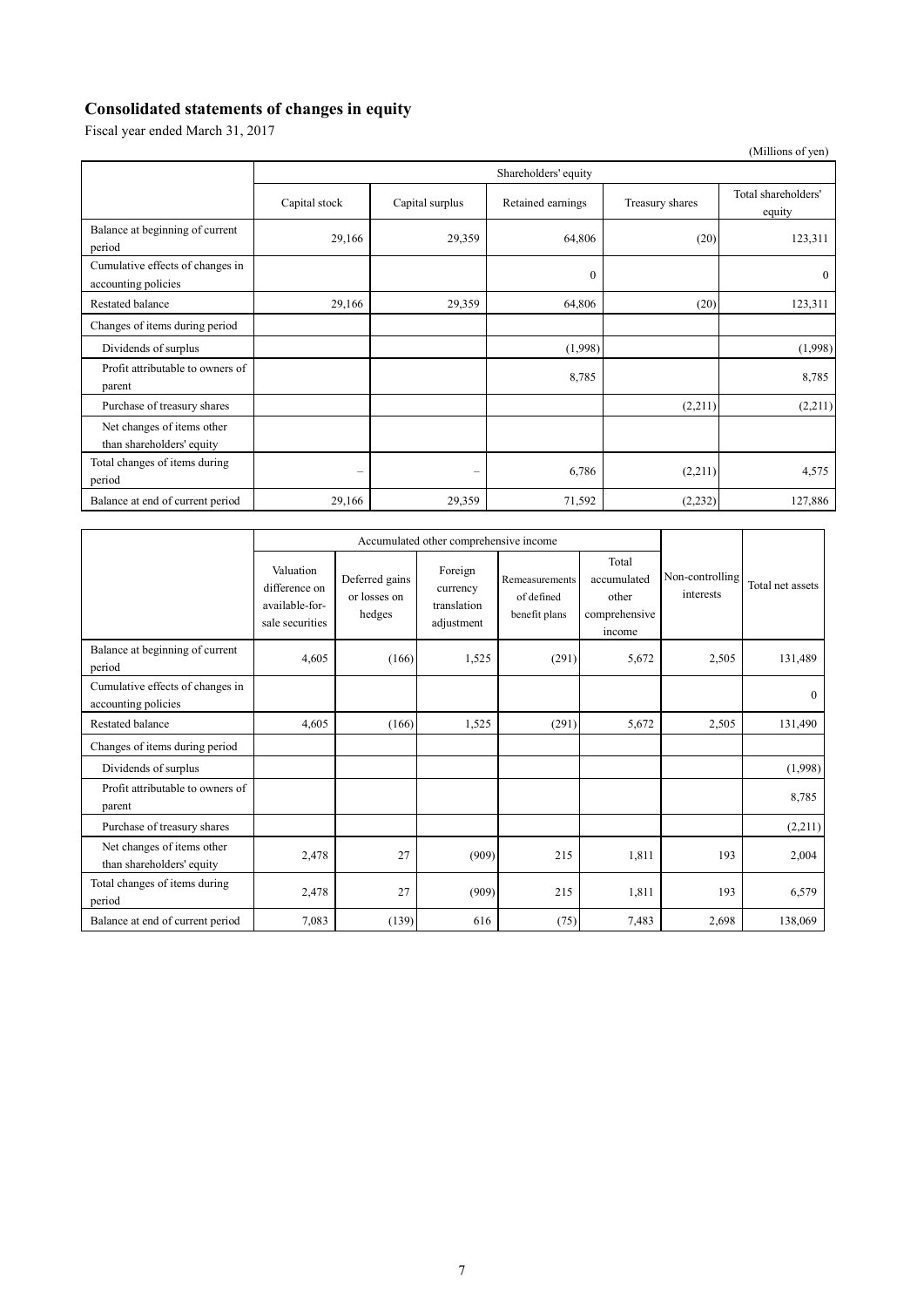#### Fiscal year ended March 31, 2018

(Millions of yen)

|                                                         | Shareholders' equity |                 |                   |                 |                               |
|---------------------------------------------------------|----------------------|-----------------|-------------------|-----------------|-------------------------------|
|                                                         | Capital stock        | Capital surplus | Retained earnings | Treasury shares | Total shareholders'<br>equity |
| Balance at beginning of current<br>period               | 29,166               | 29,359          | 71,592            | (2, 232)        | 127,886                       |
| Changes of items during period                          |                      |                 |                   |                 |                               |
| Dividends of surplus                                    |                      |                 | (1, 815)          |                 | (1, 815)                      |
| Profit attributable to owners of<br>parent              |                      |                 | 6,378             |                 | 6,378                         |
| Purchase of treasury shares                             |                      |                 |                   | (5)             | (5)                           |
| Disposal of treasury shares                             |                      | $\mathbf{0}$    |                   |                 |                               |
| Other                                                   |                      |                 | 22                |                 | 22                            |
| Net changes of items other<br>than shareholders' equity |                      |                 |                   |                 |                               |
| Total changes of items during<br>period                 |                      | $\mathbf{0}$    | 4,586             | (3)             | 4,582                         |
| Balance at end of current period                        | 29,166               | 29,359          | 76,179            | (2, 235)        | 132,469                       |

|                                                         | Accumulated other comprehensive income                          |                                          |                                                  |                                               |                                                          |                              |                  |
|---------------------------------------------------------|-----------------------------------------------------------------|------------------------------------------|--------------------------------------------------|-----------------------------------------------|----------------------------------------------------------|------------------------------|------------------|
|                                                         | Valuation<br>difference on<br>available-for-<br>sale securities | Deferred gains<br>or losses on<br>hedges | Foreign<br>currency<br>translation<br>adjustment | Remeasurements<br>of defined<br>benefit plans | Total<br>accumulated<br>other<br>comprehensive<br>income | Non-controlling<br>interests | Total net assets |
| Balance at beginning of current<br>period               | 7,083                                                           | (139)                                    | 616                                              | (75)                                          | 7,483                                                    | 2,698                        | 138,069          |
| Changes of items during period                          |                                                                 |                                          |                                                  |                                               |                                                          |                              |                  |
| Dividends of surplus                                    |                                                                 |                                          |                                                  |                                               |                                                          |                              | (1, 815)         |
| Profit attributable to owners of<br>parent              |                                                                 |                                          |                                                  |                                               |                                                          |                              | 6,378            |
| Purchase of treasury shares                             |                                                                 |                                          |                                                  |                                               |                                                          |                              | (5)              |
| Disposal of treasury shares                             |                                                                 |                                          |                                                  |                                               |                                                          |                              |                  |
| Other                                                   |                                                                 |                                          |                                                  |                                               |                                                          |                              | 22               |
| Net changes of items other<br>than shareholders' equity | 1,530                                                           | 146                                      | (366)                                            | 546                                           | 1,856                                                    | 292                          | 2,149            |
| Total changes of items during<br>period                 | 1,530                                                           | 146                                      | (366)                                            | 546                                           | 1,856                                                    | 292                          | 6,732            |
| Balance at end of current period                        | 8,614                                                           | $\overline{7}$                           | 249                                              | 470                                           | 9,340                                                    | 2,991                        | 144,801          |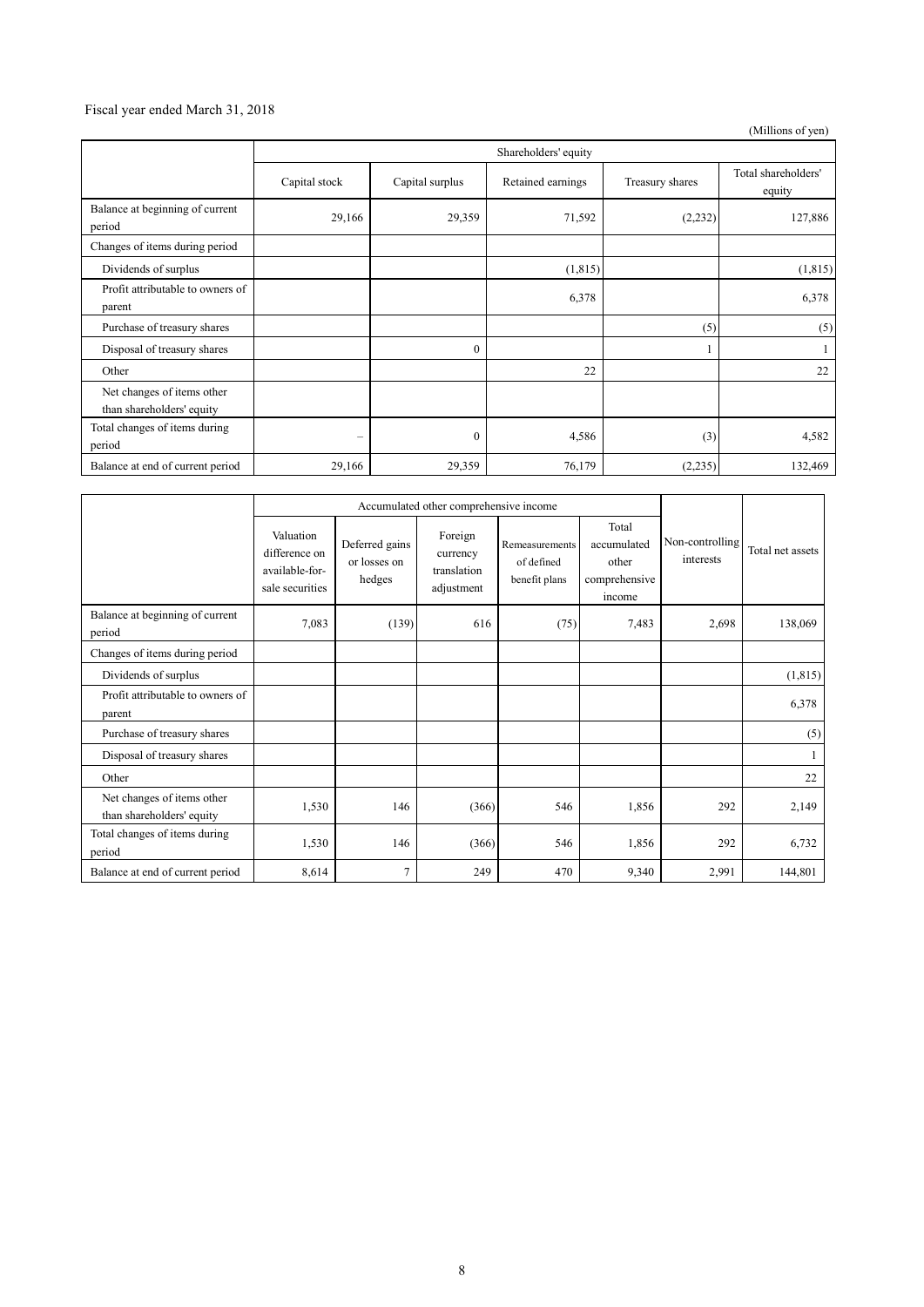#### **Consolidated statements of cash flows**

|                                                                         |                   | (Millions of yen) |
|-------------------------------------------------------------------------|-------------------|-------------------|
|                                                                         | Fiscal year ended | Fiscal year ended |
|                                                                         | March 31, 2017    | March 31, 2018    |
| Cash flows from operating activities                                    |                   |                   |
| Profit before income taxes                                              | 10,506            | 8,611             |
| Depreciation                                                            | 6,397             | 6,532             |
| Amortization of goodwill                                                | 234               | 234               |
| Share of loss (profit) of entities accounted for using equity<br>method | (4,898)           | (2,239)           |
| Increase (decrease) in provision for bonuses                            | (431)             | (250)             |
| Increase (decrease) in allowance for doubtful accounts                  | (75)              | (23)              |
| Decrease (increase) in net defined benefit asset                        | (615)             | (470)             |
| Increase (decrease) in net defined benefit liability                    | 63                | (49)              |
| Increase (decrease) in provision for environmental measures             | 826               | (313)             |
| Interest and dividend income                                            | (520)             | (916)             |
| Interest expenses                                                       | 403               | 344               |
| Loss on abandonment of non-current assets                               | 540               | 567               |
| Loss (gain) on valuation of investment securities                       | 9                 |                   |
| Loss (gain) on sales of investment securities                           | (261)             | 37                |
| Loss (gain) on change in equity                                         | (907)             |                   |
| Decrease (increase) in notes and accounts receivable - trade            | 2,292             | (5,950)           |
| Decrease (increase) in inventories                                      | (741)             | 1,141             |
| Increase (decrease) in notes and accounts payable - trade               | (304)             | 4,007             |
| Other, net                                                              | 392               | 402               |
| Subtotal                                                                | 12,911            | 11,667            |
| Interest and dividend income received                                   | 32,004            | 2,680             |
| Interest expenses paid                                                  | (406)             | (342)             |
| Income taxes paid                                                       | (3,272)           | (1,920)           |
| Net cash provided by (used in) operating activities                     | 41,236            | 12,085            |
| Cash flows from investing activities                                    |                   |                   |
| Purchase of property, plant and equipment                               | (7,328)           | (7, 594)          |
| Proceeds from sales of property, plant and equipment                    | 7                 | 97                |
| Purchase of intangible assets                                           | (138)             | (378)             |
| Purchase of investment securities                                       | (173)             | (34)              |
| Proceeds from sales of investment securities                            | 320               | 147               |
| Purchase of shares of subsidiaries and associates                       | (290)             | (61)              |
| Payments of loans receivable                                            | (69)              | (22)              |
| Collection of loans receivable                                          | 103               | 42                |
| Payments for retirement of property, plant and equipment                | (312)             | (483)             |
| Other, net                                                              | 23                | (39)              |
| Net cash provided by (used in) investing activities                     | (7, 858)          | (8,327)           |